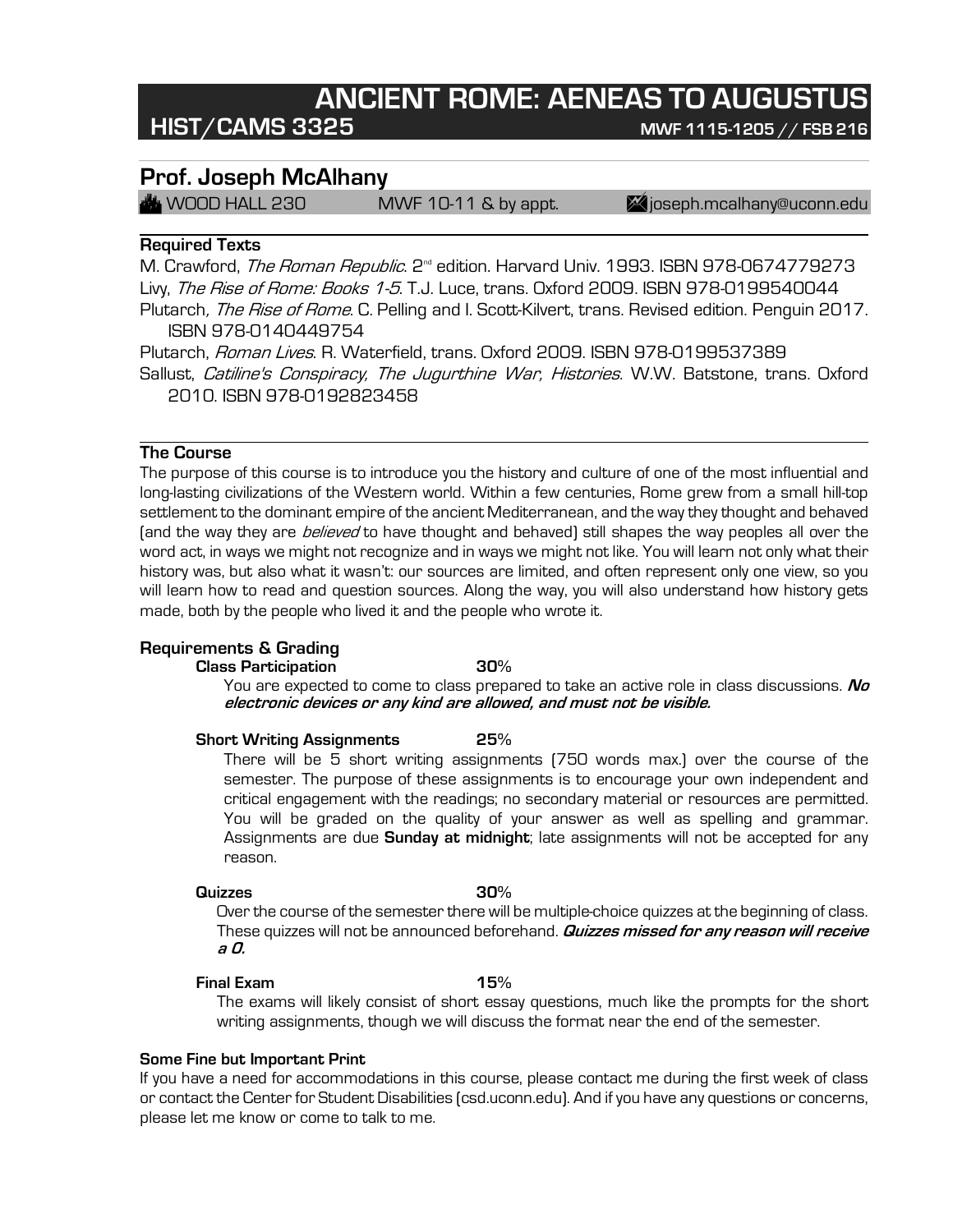## **Schedule**

[+ indicates a text you need to bring to class]

|                                                | T indicates a text you need to bring to class (                                                                         |  |
|------------------------------------------------|-------------------------------------------------------------------------------------------------------------------------|--|
| WEEK 1                                         | <b>The Traditions of History</b>                                                                                        |  |
| 8.27 M                                         | Intro: "The Capitoline Lupa"                                                                                            |  |
| 8.29 W                                         | Crawford, Ch. I: The Sources (pp. 5-15)<br>Crawford, Ch. II: Italy & Rome (pp. 16-21)                                   |  |
| 8.31 F                                         | +Livy, "Preface" [ <i>Rise of Rome,</i> pp. 3-4]                                                                        |  |
| WEEK <sub>2</sub>                              | <b>Foundations</b>                                                                                                      |  |
| 9.03 M                                         | <b>NO CLASS</b>                                                                                                         |  |
| 9.05 W                                         | +Plutarch, Romulus (Rise of Rome, pp. 10-47)                                                                            |  |
| 9.07 F                                         | +Livy, Book 1.1-29 [Rise of Rome, pp. 5-37]                                                                             |  |
|                                                |                                                                                                                         |  |
| WEEK <sub>3</sub><br>9.10 M                    | <b>The Regal Period</b><br>+Plutarch, Life of Numa (Rise of Rome, pp. 61-91)                                            |  |
| 9.12 W                                         | +Livy, Book 1.30-48 (Rise of Rome, pp. 37-57)                                                                           |  |
| 9.14F                                          | +Livy, Book 1.49-56 (Rise of Rome, pp. 58-66)                                                                           |  |
| Writing Assignment 1 due Sun. 9.16 at midnight |                                                                                                                         |  |
| WEEK 4                                         | The Rise of the Republic                                                                                                |  |
| 9.17 M                                         | Crawford, Ch. III: The Roman Governing Classes (pp. 22-31)<br>+Livy Book 1.56-60; Book 2.1-15 [Rise of Rome, pp. 66-87] |  |
| 9.19W                                          | +Plutarch, Life of Publicola (Rise of Rome, pp. 105-129)                                                                |  |
| 9.12F                                          | +Livy, Book 2.23-40 (Rise of Rome, pp. 93-113)                                                                          |  |
| WEEK <sub>5</sub>                              | <b>Patricians &amp; Plebeians</b>                                                                                       |  |
| 9.24 M                                         | +Plutarch, Life of Coriolanus (Rise of Rome, pp. 146-187)                                                               |  |
| 9.26 W                                         | +Livy, Book 3.33-58 (Rise of Rome, pp. 173-201)                                                                         |  |

**9.28 F** +Twelve Tables (PDF on Husky CT) Crawford, Ch. IV: The Conquest of Italy (pp. 31-42)

## Ü**Writing Assignment 2 due Sun. 9.30 at midnight**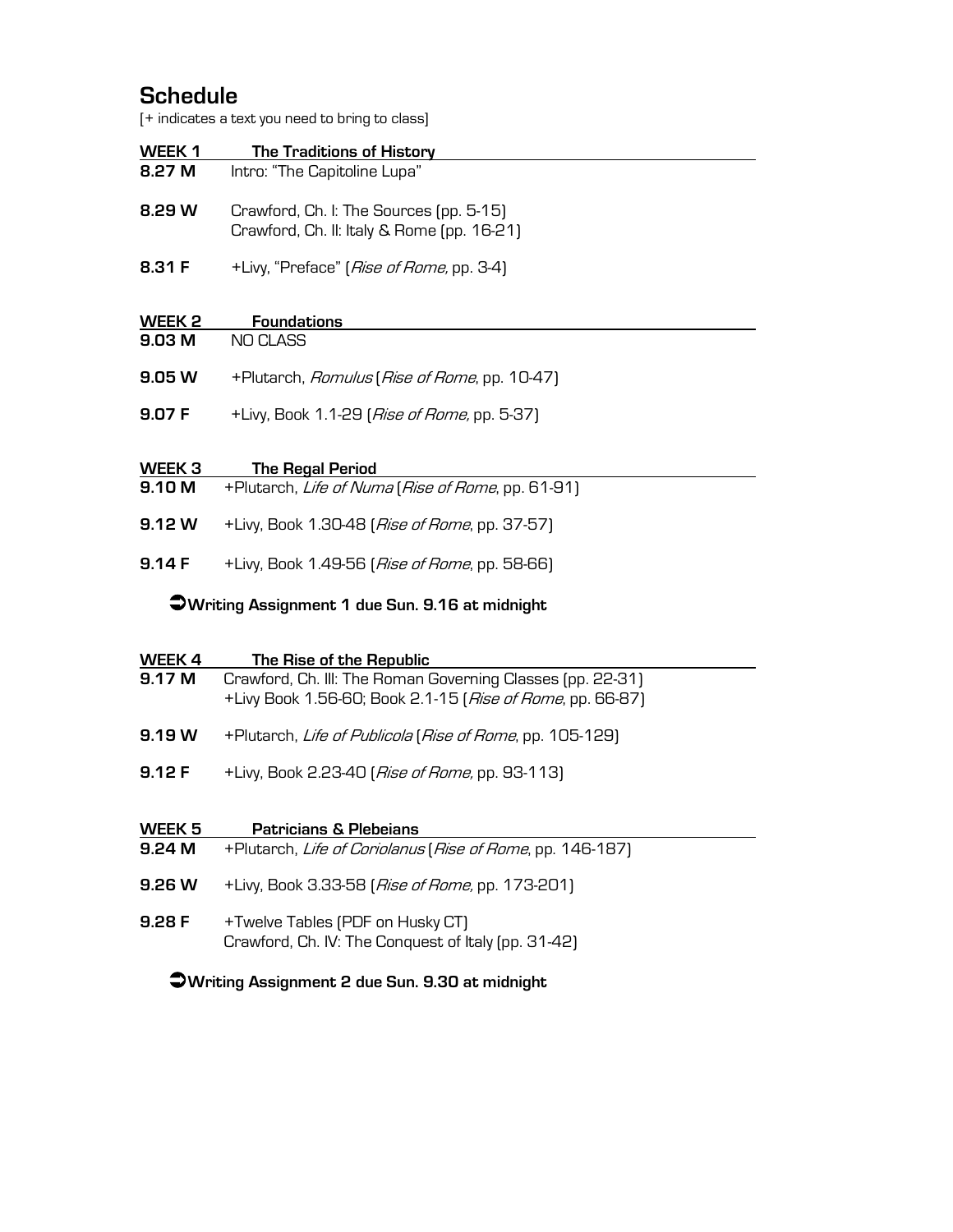| WEEK 6                                           | <b>External Threats</b>                                                                                                      |  |
|--------------------------------------------------|------------------------------------------------------------------------------------------------------------------------------|--|
| 10.01 M                                          | +Plutarch, Life of Camillus (Rise of Rome, pp. 200-244)                                                                      |  |
| 10.03 W                                          | +Livy, Book 5.34-55 ( <i>Rise of Rome,</i> pp. 318-341)                                                                      |  |
| 10.05 F                                          | Crawford, Ch. V: From Italian Power to Mediterranean Power (pp. 43-56); Ch. VI: The<br>Conquest of the East (pp. 57-69)      |  |
| WEEK 7                                           |                                                                                                                              |  |
| 10.08 M                                          | +Plutarch, Life of Fabius Maximus (Rise of Rome, pp. 256-288)                                                                |  |
| 10.10W                                           | +Plutarch, Life of Marcellus (Rise of Rome, pp. 304-340)                                                                     |  |
| 10.12 F                                          | +Plutarch, Life of Titus Flamininus (Rise of Rome, pp. 450-472)                                                              |  |
| OWriting Assignment 3 due Sun. 10.14 at midnight |                                                                                                                              |  |
| WEEK 8                                           |                                                                                                                              |  |
| 10.15 M                                          | Crawford, Ch. VII: The Consequences of Empire—The Governing Classes (pp. 70-79);<br>Ch. VIII: The Imperial Power (pp. 80-94) |  |

- **10.17 W** +Plutarch, Cato the Elder (Roman Lives, pp. 8-35)
- **10.19 F** +Plutarch, Aemilius Paullus (Roman Lives, pp. 42-76)

## **WEEK 9 Crisis & Conflict**

- **10.22 M** Crawford, Ch. IX: The Consequences of Empire—The Governed (pp. 95-106); Ch. X: Reform & Revolution (pp. 107-112); Ch. XI: Rome & Italy (pp. 113-122)
- **10.24 W** +Plutarch, Tiberius & Gaius Gracchus 1-21 (Roman Lives, pp. 83-100)
- **10.26 F** +Plutarch, Tiberius & Gaius Gracchus 22(1)-40(19) (Roman Lives, pp. 100-115)

# **WEEK 10**

- **10.29 M** Crawford, Ch. XII: The End of Consensus (pp. 123-137) +Plutarch, Marius (Roman Lives, pp. 116-168)
- **10.31 W** +Sallust, The Jugurthine War 1-54 (pp. 52-88)
- **11.02 F** +Sallust, The Jugurthine War 55-114 (pp. 89-127)

## Ü**Writing Assignment 4 due Sun. 11.04 at midnight**

### **WEEK 11**

| 11.05 M | Crawford, Ch. XIII: The World Turned Upside Down (pp. 138-153)<br>+Plutarch, Sulla 1-19 (Roman Lives, pp. 175-197)               |
|---------|----------------------------------------------------------------------------------------------------------------------------------|
| 11.07 W | +Plutarch, Sulla 20-38 (Roman Lives, pp. 197-215)                                                                                |
| 11.09 F | Crawford, Ch. XIV: The Embattled Oligarchy (pp. 154-169)<br>+Sallust, Histories 55 [48], 77 [67], 69 [67] [pp. 135-141, 150-153] |